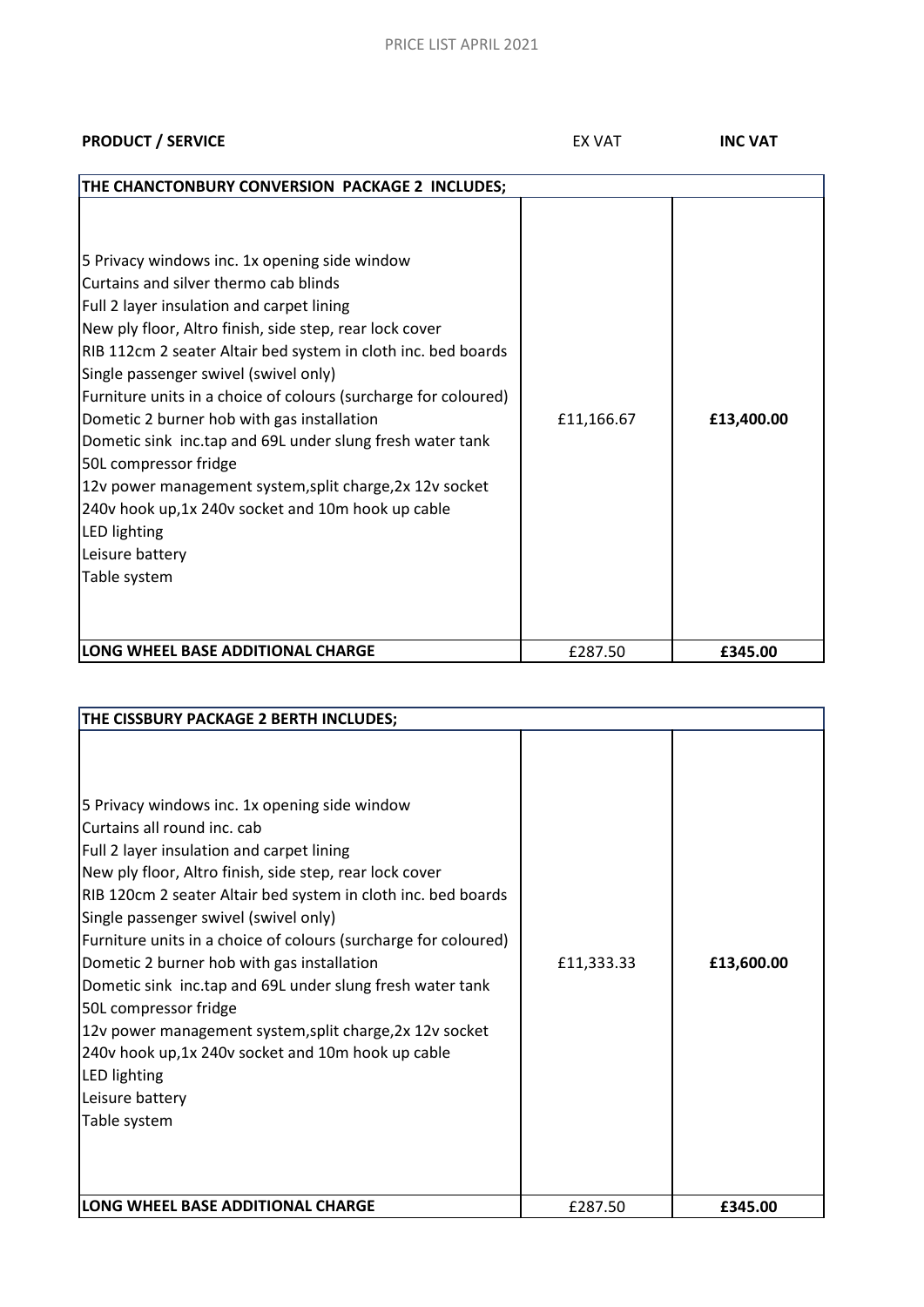## PRICE LIST APRIL 2021

### **PRODUCT / SERVICE INC VAT INC VAT**

| THE ALBOURNE CONVERSION PACKAGE 2 BERTH INCLUDES;                                                                                                                                                                                                                                                                                                                                                                                                                                                                                                                                                                                                                          |            |            |
|----------------------------------------------------------------------------------------------------------------------------------------------------------------------------------------------------------------------------------------------------------------------------------------------------------------------------------------------------------------------------------------------------------------------------------------------------------------------------------------------------------------------------------------------------------------------------------------------------------------------------------------------------------------------------|------------|------------|
| 5 Privacy windows inc. 1x opening side window<br>Curtains all round inc. cab<br>Full 2 layer insulation and carpet lining<br>New ply floor, Altro finish, side step, rear lock cover<br>RIB 129cm 3 seater Altair bed system in cloth inc. bed boards<br>Single passenger swivel (swivel only)<br>Furniture units in a choice of colours (surcharge for coloured)<br>Dometic 2 burner hob with gas installation<br>Dometic sink inc.tap and 69L under slung fresh water tank<br>50L compressor fridge<br>12v power management system, split charge, 2x 12v socket<br>240v hook up, 1x 240v socket and 10m hook up cable<br>LED lighting<br>Leisure battery<br>Table system | £11,666.67 | £14,000.00 |
| LONG WHEEL BASE ADDITIONAL CHARGE                                                                                                                                                                                                                                                                                                                                                                                                                                                                                                                                                                                                                                          | £287.50    | £345.00    |

| THE NYETIMBER CONVERSION PACKAGE 2 BERTH INCLUDES;                                                                                                                                                                                                                                                                                                                                                                                                                                                                                                                                                                                                                        |            |            |
|---------------------------------------------------------------------------------------------------------------------------------------------------------------------------------------------------------------------------------------------------------------------------------------------------------------------------------------------------------------------------------------------------------------------------------------------------------------------------------------------------------------------------------------------------------------------------------------------------------------------------------------------------------------------------|------------|------------|
| 5 Privacy windows inc. 1x opening side window<br>Curtains all round inc. cab<br>Full 2 layer insulation and carpet lining<br>New ply floor, Altro finish, side step, rear lock cover<br>RIB 2x 60cm seat/bed systems in cloth inc. bed boards<br>Driver and single passenger swivel (swivel only)<br>Furniture units in a choice of colours (surcharge for coloured)<br>Dometic 2 burner hob with gas installation<br>Dometic sink inc.tap and 69L onboard fresh water tank<br>42L compressor fridge<br>12v power management system, split charge, 2x 12v socket<br>240v hook up, 1x 240v socket and 10m hook up cable<br>LED lighting<br>Leisure battery<br>Table system | £12,750.00 | £15,300.00 |
| LONG WHEEL BASE ADDITIONAL CHARGE                                                                                                                                                                                                                                                                                                                                                                                                                                                                                                                                                                                                                                         | £287.50    | £345.00    |
| <b>Fixed Toilet/cubicle</b>                                                                                                                                                                                                                                                                                                                                                                                                                                                                                                                                                                                                                                               | £541.67    | £650.00    |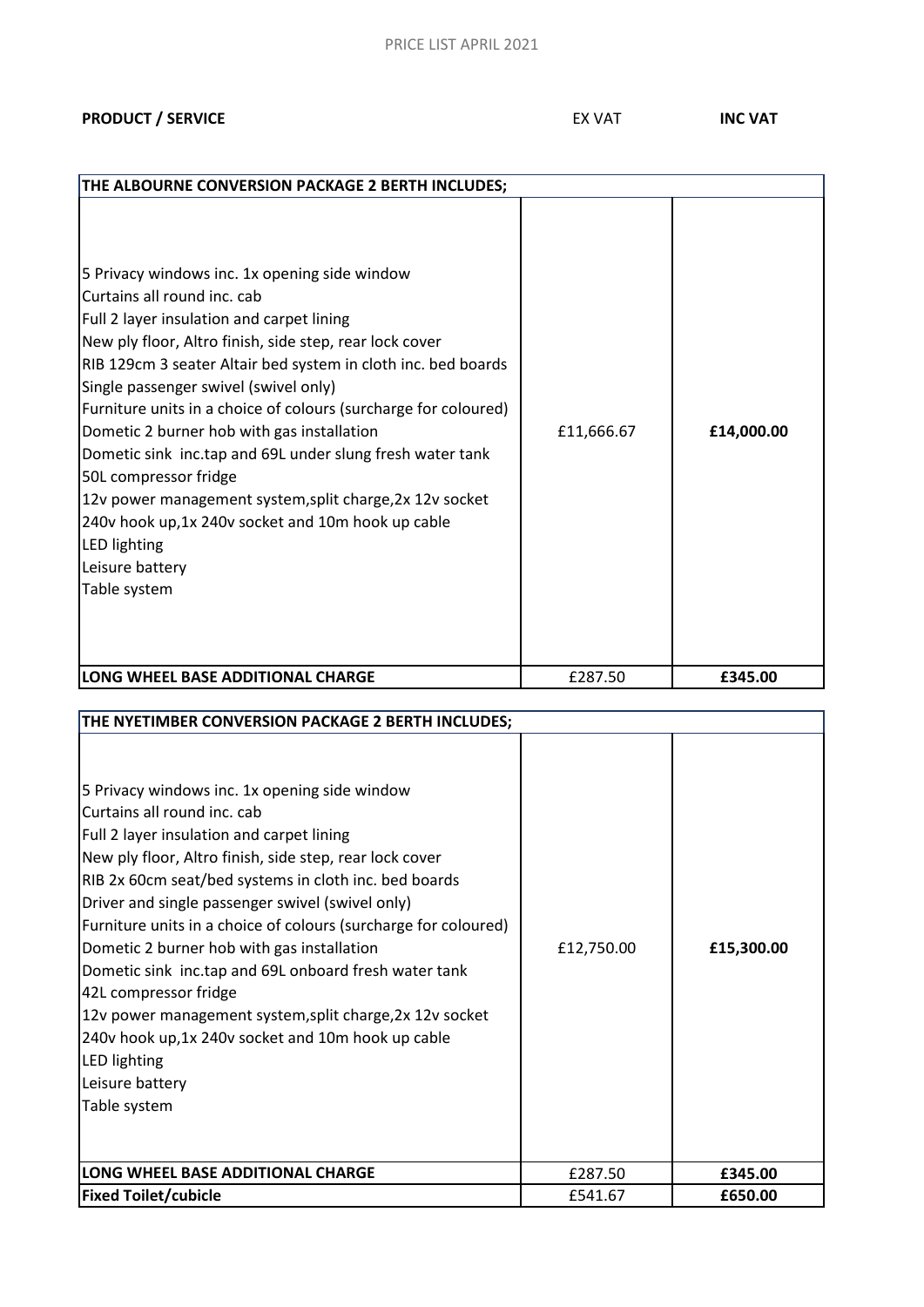# **PRODUCT / SERVICE PRODUCT / SERVICE**

| THE DAY VAN CONVERSION PACKAGE 2 BERTH INCLUDES;               |              |                      |
|----------------------------------------------------------------|--------------|----------------------|
| 5 Privacy windows inc. 1x opening side window                  |              |                      |
| Curtains all round inc. cab                                    |              |                      |
| Full 2 layer insulation and carpet lining                      |              |                      |
| New ply floor, Altro finish, side step, rear lock cover        |              |                      |
| RIB 150cm 3 seater Altair bed system in cloth inc.boards       |              |                      |
| Single passenger swivel only                                   | £7,083.33    | £8,500.00            |
| 12v power management system, split charge, 2x 12v socket       |              |                      |
| 240v hook up, 1x 240v socket and 10m hook up cable             |              |                      |
| <b>LED lighting</b>                                            |              |                      |
| Leisure battery                                                |              |                      |
| Table system                                                   |              |                      |
| LONG WHEEL BASE ADDITIONAL CHARGE                              | £125.00      | £150.00              |
|                                                                |              |                      |
| <b>ELEMENTS EDITION CONVERSION UPGRADES / OPTIONS</b>          | PRICE EX VAT | <b>PRICE INC VAT</b> |
| SWB Formica laminated birch ply (un-edged) from;               | £333.33      | £400.00              |
| SWB Fenix laminated birch ply (un-edged) from;                 | £708.33      | £850.00              |
|                                                                |              |                      |
| LWB Formica laminated birch ply (un-edged) from;               | £416.67      | £500.00              |
| LWB Fenix laminated birch ply (un-edged) from;                 | £916.67      | £1,100.00            |
|                                                                |              |                      |
| <b>CABINETRY EXTRAS AND STORAGE</b>                            |              |                      |
| Over bed locker standard finish                                | £291.67      | £350.00              |
| Over bed locker Elements Formica birch finish                  | £375.00      | £450.00              |
| Over bed locker Elements Fenix birch finish                    | £500.00      | £600.00              |
| Bed board standard finish                                      | £291.67      | £350.00              |
| Bed board Elements Formica birch finish                        | £375.00      | £450.00              |
| Bed board Elements Fenix birch finish                          | £500.00      | £600.00              |
|                                                                |              |                      |
| Under bed drawers for day van/full width RIB bed standard fini | £625.00      | £750.00              |
| Under bed drawers for full width RIB bed Elements Formica bire | £829.17      | £995.00              |
| Under bed drawers for full width RIB bed Elements Fenix birch  | £1,041.67    | £1,250.00            |
|                                                                |              |                      |
| Single pod unit (no appliances) for Day van std. finish from;  | £625.00      | £750.00              |
| Single pod unit (no appliances) Elements Formica birch from;   | £829.17      | £995.00              |
| Single pod unit (no appliances) Elements Fenix birch from;     | £1,041.67    | £1,250.00            |
|                                                                |              |                      |
| POPULAR CONVERSION UPGRADES                                    |              |                      |
| Staron composite worktop                                       | £162.50      | £195.00              |
|                                                                |              |                      |
| Full leather upholstery from;                                  | £1,829.17    | £2,195.00            |
| Special order flooring additional charge from;                 | £83.33       | £100.00              |
| Rear shower hose (cold only)                                   | £162.50      | £195.00              |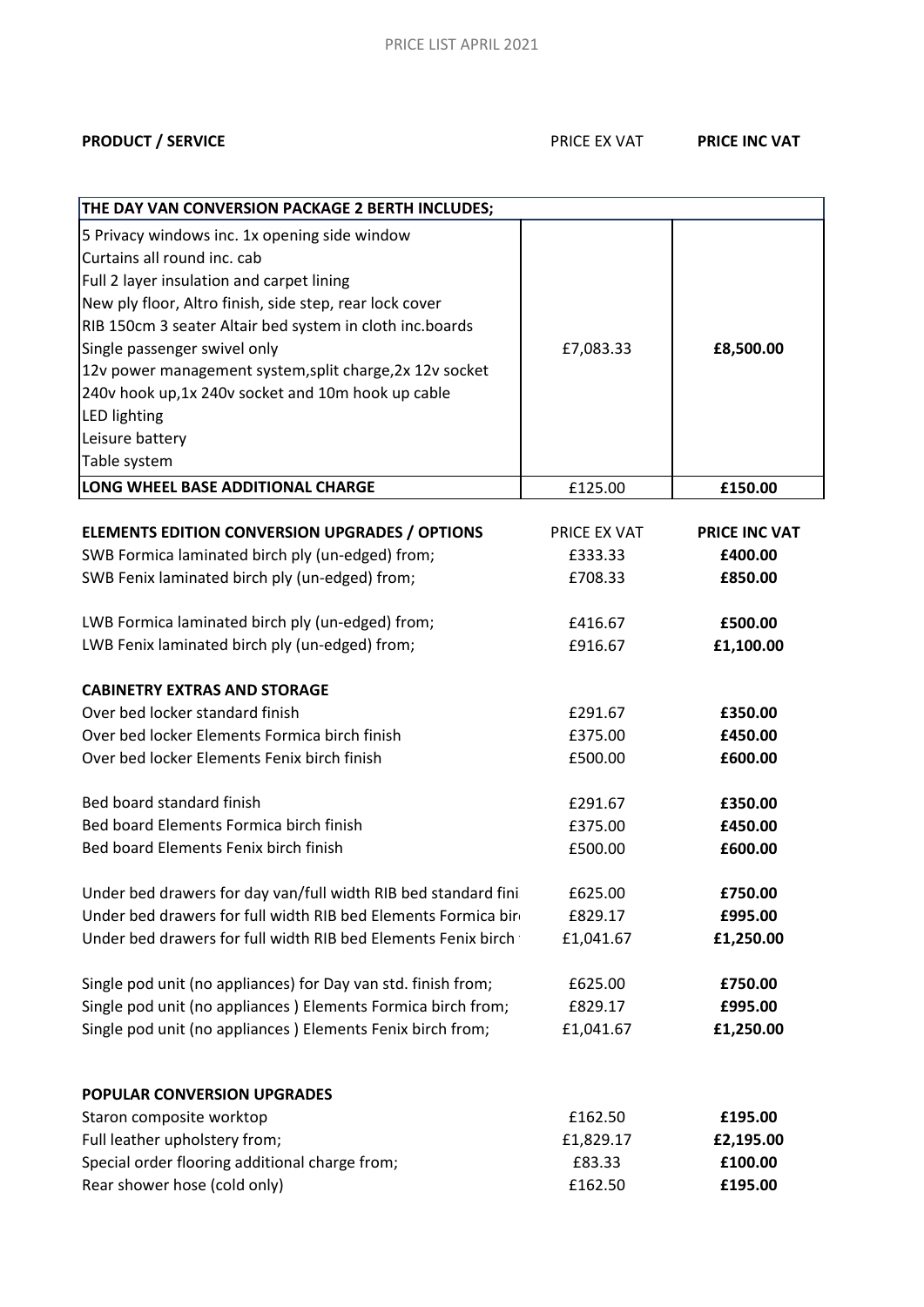| <b>PRODUCT / SERVICE</b>                                          | PRICE EX VAT | <b>PRICE INC VAT</b> |
|-------------------------------------------------------------------|--------------|----------------------|
| <b>SKYLINE ELEVATING ROOFS</b>                                    |              |                      |
| Colour coding swb/lwb                                             | £375.00      | £450.00              |
| Gel coat polish swb/lwb                                           | £83.33       | £100.00              |
| SWB Roof (front or rear elevating) inc.colour coding, roof bed    | £3,412.50    | £4,095.00            |
| and mattress. Strap fixings.                                      |              |                      |
| SWB Aurora Roof inc.colour coding, roof bed with closing          | £3,662.50    | £4,395.00            |
| panel and mattress. Cam lock/latch fixings.                       |              |                      |
| LWB Aurora Roof inc.colour coding, roof bed with closing          | £3,912.50    | £4,695.00            |
| panel and mattress. Cam lock/latch fixings.                       |              |                      |
| SKYLOW SWB low profile Roof inc.colour coding, BI-Fold roof       |              |                      |
| bed with closing panel and mattress, capretd soffits to           | £4,245.83    | £5,095.00            |
| aperture. Cam lock/latch fixings.                                 |              |                      |
| Scenic canvas                                                     | £166.67      | £200.00              |
| Bi fold bed upgrade                                               | £50.00       | £60.00               |
| <b>SCA ELEVATING ROOFS</b>                                        |              |                      |
| SCA 194 roof SWB Inc colour coding bed + Mattress                 | £4,916.67    | £5,900.00            |
| SCA 192 roof LWB Inc colour coding bed + Mattress                 | £5,245.83    | £6,295.00            |
| SCA 195 Rear roof SWB Inc colour coding bed + Mattress            | £4,916.67    | £5,900.00            |
| SCA 193 Rear roof LWB Inc colour coding bed + Mattress            | £5,245.83    | £6,295.00            |
| SCA 290 opening roof SWB Inc colour coding bed + Mattress         | £5,666.67    | £6,800.00            |
| All SCA prices include Panaramic canvas                           |              |                      |
| <b>REIMO ELEVATING ROOFS</b>                                      |              |                      |
| Reimo V-TECH SWB, easy fit with clamps, sprung bed inc paint      | £5,662.50    | £6,795.00            |
| Reimo T5 LWB, easy fit with clamps front el roof inc paint, bed   | #VALUE!      | <b>POA</b>           |
| Reimo T5 SWB, Super flat front el roof inc paint roof and bed     | £4,750.00    | £5,700.00            |
| Reimo T5 SWB, Super flat rear el roof inc paint roof and bed      | #VALUE!      | <b>POA</b>           |
| Reimo T5 LWB, Super flat front el roof inc paint roof and bed     | #VALUE!      | <b>POA</b>           |
| Reimo T5 LWB, Super flat rear el roof inc paint roof and bed      | #VALUE!      | <b>POA</b>           |
| <b>HEATING AND APPLIANCES</b>                                     |              |                      |
| External propex BBQ point                                         | £83.33       | £100.00              |
| Dometic 20L Oven and Grill (only compatible with Classic)         | £458.33      | £550.00              |
| Dometic Grill only                                                | £250.00      | £300.00              |
| Microwave (only compatible with Lithium upgrade)                  | £125.00      | £150.00              |
| Webasto Air top 2000 STC                                          | £916.67      | £1,100.00            |
| Webasto 7 day timer digital controller upgrade                    | £70.83       | £85.00               |
| Autoterm diesel heater inc. digital comfort controller            | £791.67      | £950.00              |
| Autoterm smartphone app                                           | £125.00      | £150.00              |
| Webasto Thermo top evo water heater inc. air heater               | £1,912.50    | £2,295.00            |
| Webasto diesel hob                                                | £916.67      | £1,100.00            |
| Wallas diesel hob/heater                                          | £1,333.33    | £1,600.00            |
| Vitrifrigo drawer fridge silver (under full width fixed bed only) | £541.67      | £650.00              |
| Underslung LPG tank                                               | £579.17      | £695.00              |
| Propex under slung 15Litre/6kg LPG tank and HS2000 heater         | £1,250.00    | £1,500.00            |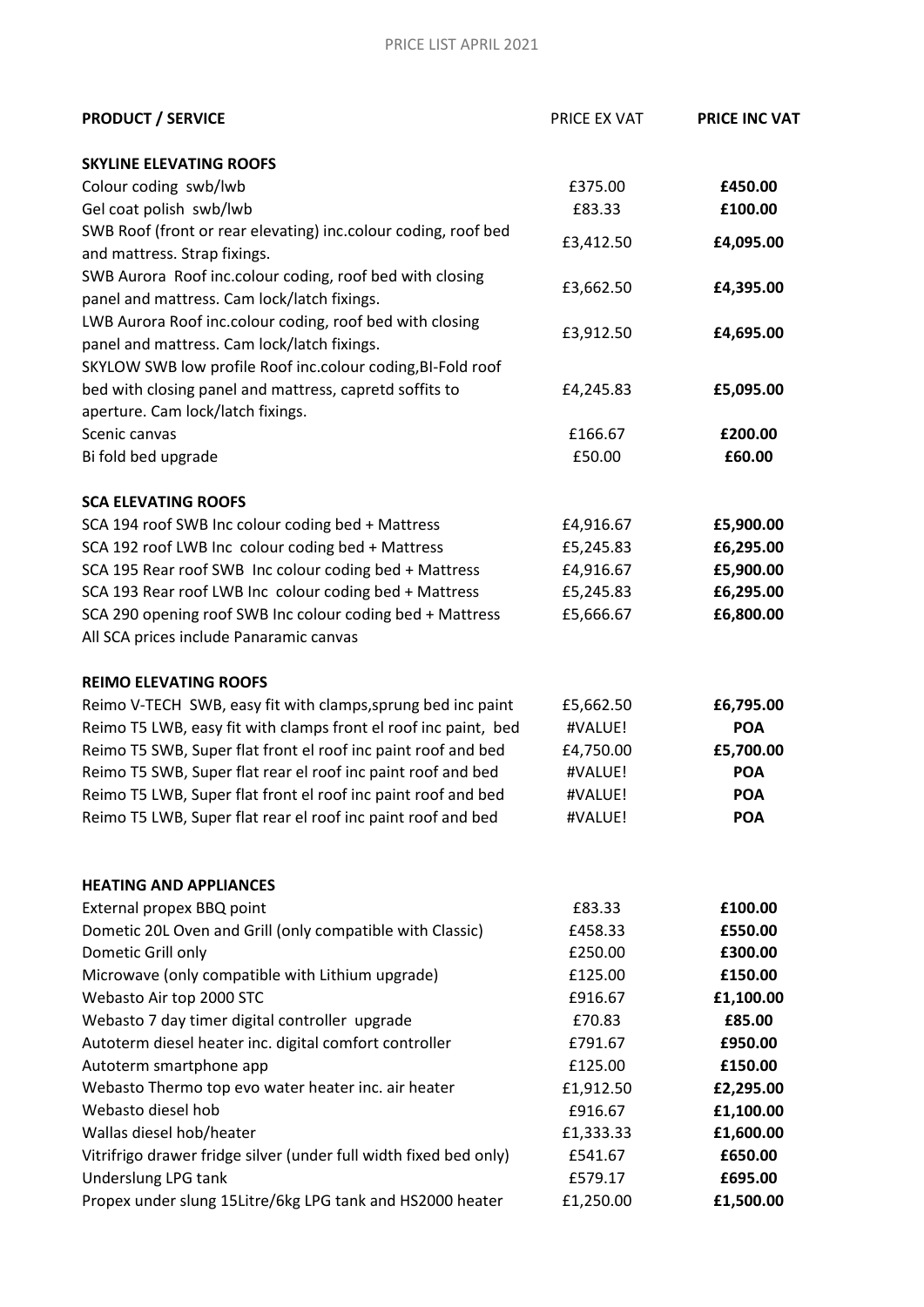| <b>PRODUCT / SERVICE</b>                                                                                                     | PRICE EX VAT       | <b>PRICE INC VAT</b> |
|------------------------------------------------------------------------------------------------------------------------------|--------------------|----------------------|
|                                                                                                                              |                    |                      |
| <b>WINDOWS (AFTERMARKET PRIVACY GLASS)</b><br>Fixed middle window                                                            |                    |                      |
| Sliding middle window                                                                                                        | £208.33<br>£270.83 | £250.00<br>£325.00   |
| Rear 1/4 SWB                                                                                                                 | £208.33            | £250.00              |
| Rear 1/4 LWB                                                                                                                 | £233.33            | £280.00              |
| Tailgate                                                                                                                     | £245.83            | £295.00              |
| Barn doors (pair)                                                                                                            | £245.83            | £295.00              |
| <b>WINDOWS (GENUINE VW)</b>                                                                                                  |                    |                      |
| Fixed middle window                                                                                                          | £333.33            | £400.00              |
| Sliding middle window                                                                                                        | £650.00            | £780.00              |
| Rear 1/4 SWB                                                                                                                 | £320.83            | £385.00              |
| Rear 1/4 LWB                                                                                                                 | £329.17            | £395.00              |
| Rear tailgate or barn door                                                                                                   | £329.17            | £395.00              |
| <b>CURTAINS INC. RAILS</b>                                                                                                   |                    |                      |
| Curtains per window                                                                                                          | £62.50             | £75.00               |
| Curtain pack (all rear windows)                                                                                              | £300.00            | £360.00              |
| Cab curtain/blinds (3 piece- no runners)                                                                                     | £66.67             | £80.00               |
|                                                                                                                              |                    |                      |
| <b>INTERIOR</b>                                                                                                              |                    |                      |
| Full 2 layer Insulation and carpet lining for van with pop top                                                               | £750.00            | £900.00              |
| Full 2 layer Insulation and carpet lining to ceiling additional<br>Sound deadening Stage 1 (all major panels inc rear doors) | £83.33<br>£166.67  | £100.00<br>£200.00   |
| Sound deadening Stage 2 (as above + rear arches & Cab doors)                                                                 | £250.00            | £300.00              |
| Sound deadening Stage 3 (as stage 2 + cab floor & Rear floor)                                                                | £333.33            | £400.00              |
| 12mm Ply floor inc. Altro Lino, new step + wide rear threshold                                                               | £458.33            | £550.00              |
| Rubber heavy duty cab floor overmats (genuine vw)                                                                            | £62.50             | £75.00               |
| Carpet cab mat                                                                                                               | £20.83             | £25.00               |
| Sliding door tidy/store                                                                                                      | £133.33            | £160.00              |
| Sliding door Loc8 table store                                                                                                | £245.83            | £295.00              |
| <b>SEATING/SWIVELS</b>                                                                                                       |                    |                      |
| Double passenger swivel (base only)                                                                                          | £333.33            | £400.00              |
| Driver's swivel inc. hand brake modification                                                                                 | £291.67            | £350.00              |
| Passenger swivel single (base only)                                                                                          | £208.33            | £250.00              |
| Safe box passenger swivel (base only)                                                                                        | £275.00            | £330.00              |
| Driver swivel (base only)                                                                                                    | £166.67            | £200.00              |
| Armrests (per seat)                                                                                                          | £200.00            | £240.00              |
| Single passenger seat conversion inc fixed base from;                                                                        | £708.33            | £850.00              |
| (Subject to availability)                                                                                                    |                    |                      |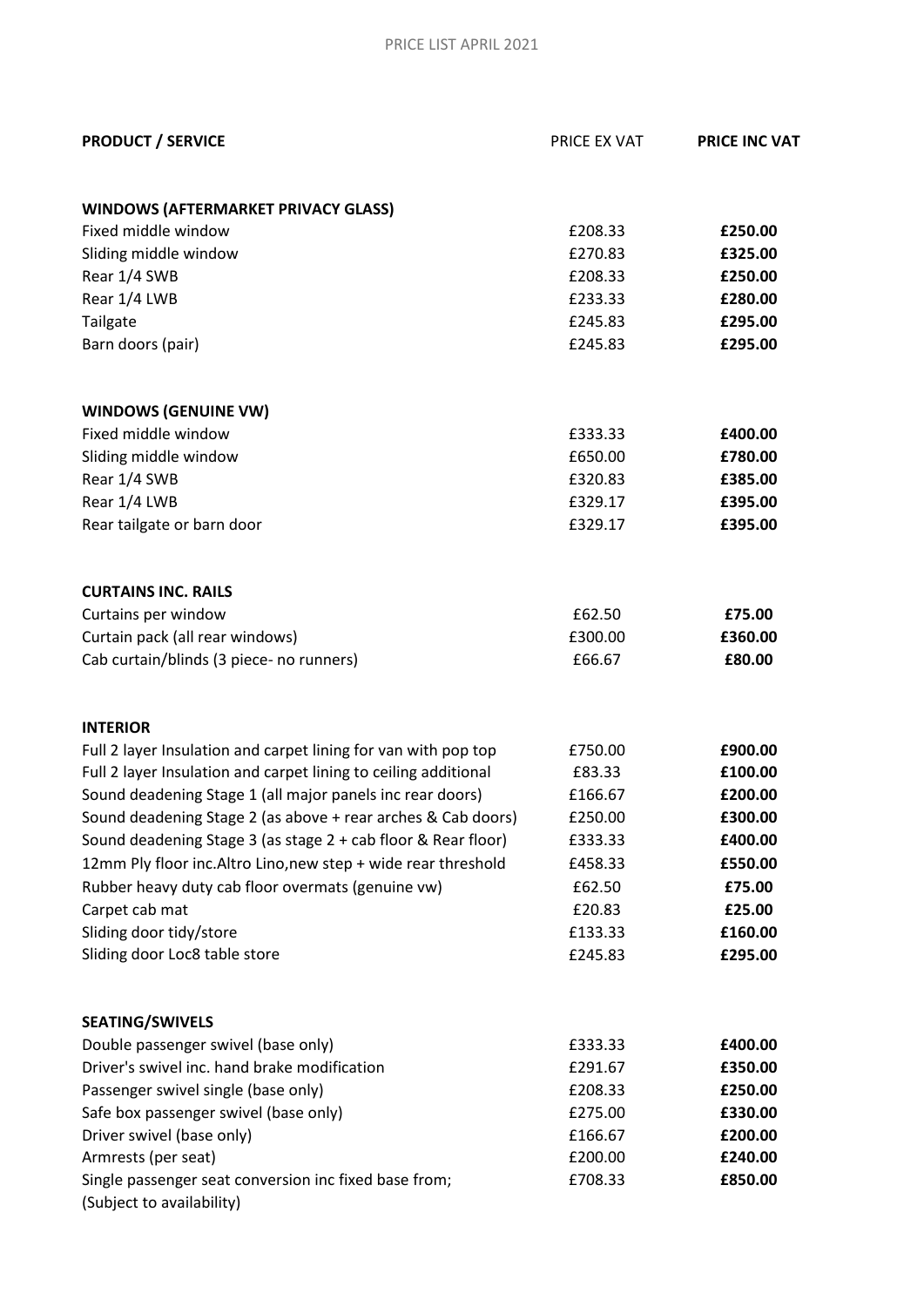| <b>PRODUCT / SERVICE</b>                                                                                | PRICE EX VAT | <b>PRICE INC VAT</b> |
|---------------------------------------------------------------------------------------------------------|--------------|----------------------|
| BEDS (All inc. VW fabric and Isofix)                                                                    |              |                      |
| <b>RIB SCOPEMA BEDS</b>                                                                                 |              |                      |
| RIB Altair seat/bed system 112cm 2 seater                                                               | £2,333.33    | £2,800.00            |
| RIB Altair seat/bed system 120cm 2 seater                                                               | £2,416.67    | £2,900.00            |
| RIB Altair seat/bed system 120cmXL 3 seater inc 20cm slider                                             |              | £3,400.00            |
| RIB Altair seat/bed system 129cm 3 seater                                                               | £2,583.33    | £3,100.00            |
| RIB Altair seat/bed system 150cm 3 seater                                                               | £2,750.00    | £3,300.00            |
| RIB 2X 60cm Neptune single beds inc. 2xcushions (non isofix)                                            | £3,329.17    | £3,995.00            |
| <b>RIB FLUX SLIDING BEDS</b>                                                                            |              |                      |
| SWB RIB FLUX Sliding 112cm bed inc. isofix, rails, steps, floor,<br>Altro lino                          | £4,995.83    | £5,995.00            |
| LWB RIB FLUX Sliding 112cm bed inc. isofix, rails, steps, floor,<br>Altro lino                          | £5,250.00    | £6,300.00            |
| SWB RIB FLUX Sliding 150cm bed inc. isofix, rails, steps, floor,<br>Altro lino                          | £6,412.50    | £7,695.00            |
| LWB RIB FLUX Sliding 150cm bed inc. isofix, rails, steps, floor,<br>Altro lino                          | £6,662.50    | £7,995.00            |
| <b>REIMO BEDS</b>                                                                                       |              |                      |
| Reimo 3000 fixed bed 1155(for chanctonbury) or 1205 (for<br>cissbury) 480cm high                        | £3,329.17    | £3,995.00            |
| Reimo 3000 fixed bed 1305 (for Albourne) 480cm high                                                     | £3,329.17    | £3,995.00            |
| Reimo 3000 fixed bed 1380 Full width 480cm high                                                         | £3,329.17    | £3,995.00            |
| <b>REIMO SLIDING BEDS</b>                                                                               |              |                      |
| SWB Reimo Variotech 3000 SLIDING bed system on bolted<br>rails 1155mm inc. floor. *2 fix points on swb. | £5,416.67    | £6,500.00            |
| LWB Reimo Variotech 3000 SLIDING bed system on bolted<br>rails 1155mm inc. floor. *4 fix points on lwb. | £5,583.33    | £6,700.00            |
| SWB Reimo Variotech 3000 SLIDING bed system on bolted<br>rails 1380mm inc. floor *2 fix points on swb.  | £5,500.00    | £6,600.00            |
| LWB Reimo Variotech 3000 SLIDING bed system on bolted<br>rails 1380mm inc. floor *4 fix points on lwb.  | £5,666.67    | £6,800.00            |
| Reimo bed bonded rail/track upgrade additional from;<br>*subject to floor condition                     | £833.33      | £1,000.00            |
| <b>OTHER SLIDING BEDS</b>                                                                               |              |                      |
| Sliding Titan 112/120cm bed plain cloth inc. rails, floor, finish                                       | £4,162.50    | £4,995.00            |
| Smart Bed R 112cm sliding bed plain cloth inc.rails, floor, finish                                      | £3,416.67    | £4,100.00            |
| <b>ACCESSORIES</b>                                                                                      |              |                      |
| Bed boards front and rear inc. doors from;                                                              | £291.67      | £350.00              |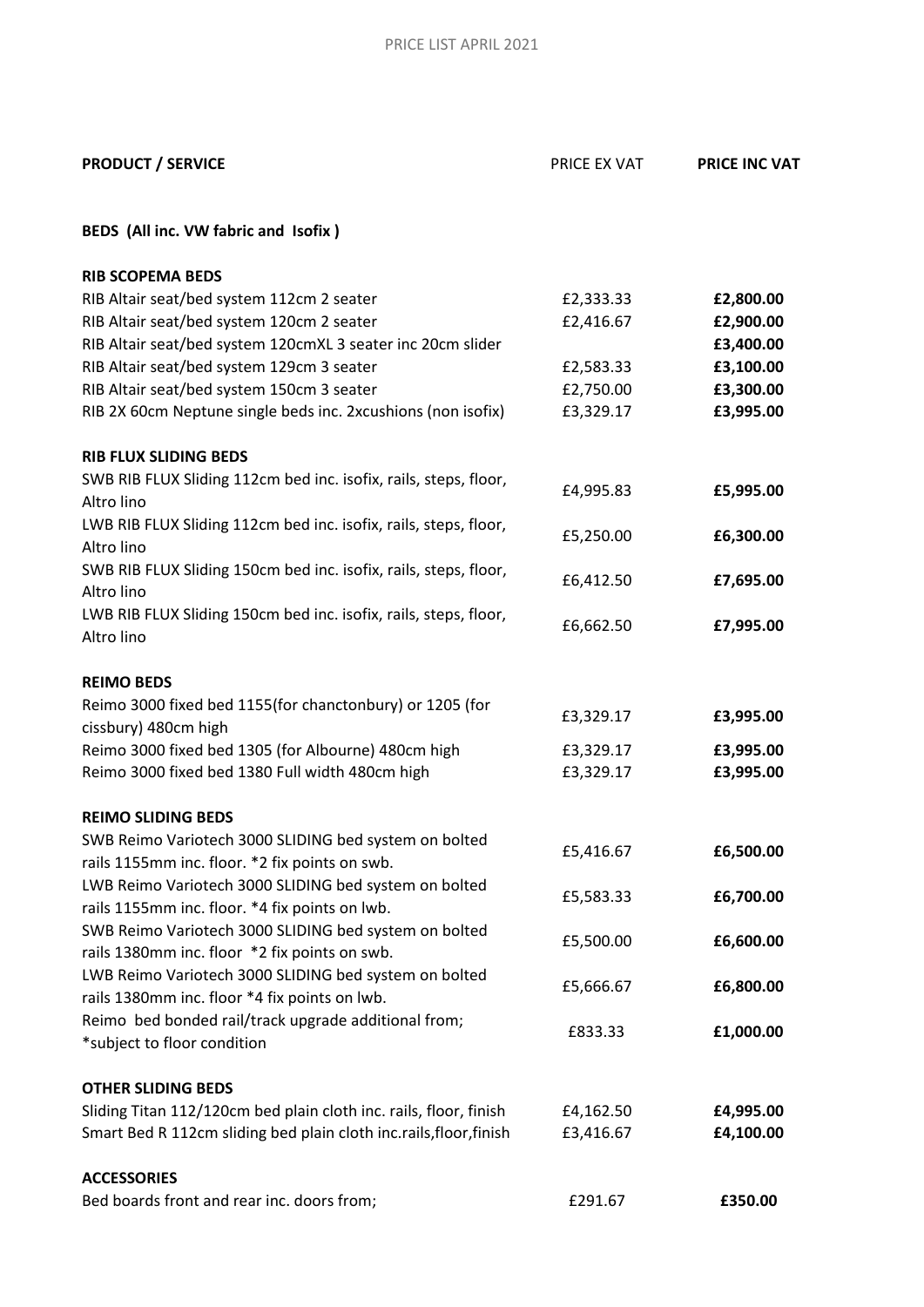### PRICE LIST APRIL 2021

| <b>PRODUCT / SERVICE</b>                                                                                                   | <b>PRICE EX VAT</b> | <b>PRICE INC VAT</b> |
|----------------------------------------------------------------------------------------------------------------------------|---------------------|----------------------|
| <b>IN CAR ENTERTAINMENT</b>                                                                                                |                     |                      |
| Rear parking camera from;                                                                                                  | £291.67             | £350.00              |
| Kicker Speakers in rear of van from;                                                                                       | £100.00             | £120.00              |
| Kicker Speakers in front T5 of van (cab doors)                                                                             | £187.50             | £225.00              |
| Kicker Speakers in front of T6 van (cab doors)                                                                             | £208.33             | £250.00              |
| X803D-T6R - 8" Screen (inc. nav and kit)                                                                                   | £1,125.00           | £1,350.00            |
| INE-F904DT6R - HALO9 inc. nav and fitting kit                                                                              | £1,000.00           | £1,200.00            |
| ILX-F903T6R - HALO9 inc. fitting kit                                                                                       | £829.17             | £995.00              |
| <b>ELECTRICAL</b>                                                                                                          |                     |                      |
| 174W Solbian solar panel inc. Victron bluetooth controller                                                                 | £583.33             | £700.00              |
| Full T6 Electrical System (see leisure battery system and 240v<br>hook up plus 3 stage charger)                            | £1,000.00           | £1,200.00            |
| T6 leisure battery system;100ah Leisure battery, battery to<br>battery charger, fusebox, 1x 12v socket, 1x twin USB socket | £750.00             | £900.00              |
| 240v hook up, consumer unit, external hook up point, 1x 240v<br>socket, 10m hook up cable                                  | £250.00             | £300.00              |
| Inverters 500W from;                                                                                                       | £137.50             | £165.00              |
| 95ah leisure battery (supply only)                                                                                         | £125.00             | £150.00              |
| 10m hook up cable                                                                                                          | £20.83              | £25.00               |
| Reverse parking sensors inc colour coding                                                                                  | £166.67             | £200.00              |
| 4x LED down lighting in roof from;                                                                                         | £116.67             | £140.00              |
| LED light from;                                                                                                            | £33.33              | £40.00               |
| 240v, 12v or USB socket from;                                                                                              | £33.33              | £40.00               |
| Upgrade LPS lithium 100ah, PSW 2500w inverter inc. twin hob                                                                | £2,916.67           | £3,500.00            |
| LPS DC-DC 600w converter                                                                                                   | £487.50             | £585.00              |
| Roamer 100ah lithium battery                                                                                               | £450.00             | £540.00              |
| <b>ACCESSORIES</b>                                                                                                         |                     |                      |
| Gallant removeable TV bracket for headrest                                                                                 | £45.83              | £55.00               |
| Multi rail SWB                                                                                                             | £262.50             | £315.00              |
| Multi rail LWB                                                                                                             | £275.00             | £330.00              |
| Wind out side awning Fiamma F45 SWB black or silver                                                                        | £645.83             | £775.00              |
| Wind out side awning Fiamma F45 LWB black or silver                                                                        | £666.67             | £800.00              |
| Bike rack (Fiamma 2 bike) barn door T5 or T6                                                                               | £333.33             | £400.00              |
| Bike rack (Fiamma Pro 2 bike) Tailgate T5 or T6                                                                            | £412.50             | £495.00              |
| Bike rack (Fiamma Pro 4 bike) tailgate T5 or T6                                                                            | £520.83             | £625.00              |
| Bike rack in black (Fiamma Pro 4 bike) tailgate T6 only                                                                    | £570.83             | £685.00              |
| Bike rack (genuine VW 4 bike) tailgate for T5 or T6                                                                        | £541.67             | £650.00              |
| Witter Fixed tow bar inc dedicated electrics                                                                               | £412.50             | £495.00              |
| Westfalia removeable tow bar inc dedicated electrics                                                                       | £495.83             | £595.00              |
| Roof bars SWB aluminium/black inc cross bars                                                                               | £200.00             | £240.00              |
| Roof cross bars LWB aluminium/black inc cross bars                                                                         | £216.67             | £260.00              |
| Kari-Tek easy load roof (rack up to 4 kayaks/1 canoe) from;                                                                | £916.67             | £1,100.00            |
| Dometic 972 porta potty                                                                                                    | £95.83              | £115.00              |